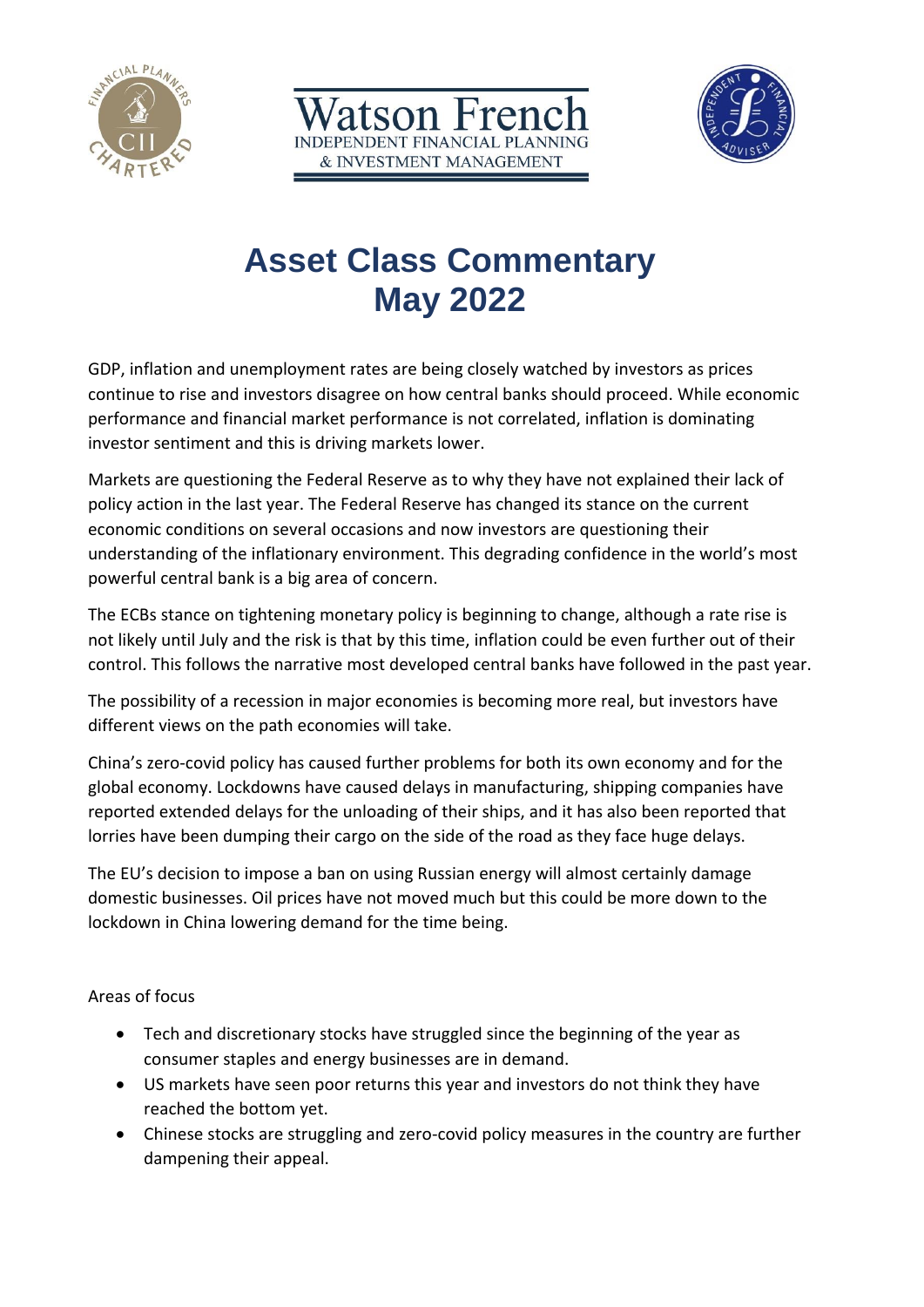- Returns in fixed income are difficult to come by, but this asset class could prove to be more important going forwards, as the possibility of recessions increases.
- Gold has proved its worth as a safe haven asset but with interest rates increasing, the cost of holding the precious metal is rising as well.

#### **UK**

In its meeting on Thursday, the Bank of England Monetary Policy Committee (MPC) raised interest rates by 0.25% to 1%. The BoE faces difficult decisions in how high to lift interest rates and it has decided to hold off on unwinding its balance sheet for the time being, instead looking to start sales of government bonds in August at the earliest.

Bleak economic forecasts followed this meeting with the BoE predicting a recession in the UK by the end of 2022. GDP now is forecast to contract by 1% in the fourth quarter of this year.

The rhetoric of the BoE and the Federal reserve is very different. While the Fed is trying to convince investors they can bring down interest rates and avoid a recession, the BoE has signalled to investors that they are not confident they can do this.

This less aggressive nature has been a factor in the depreciation of the GBP against the USD.

There are differing views on how inflation can be brought down and which way is the best is a now an important debate.

Some investors believe a weakening economy will help to bring inflation down on its own. Consumers will have smaller disposable incomes due to rising energy costs and food prices. This will have an effect of slowing the economy down naturally as demand decreases, which will result in slowing price increases. Lower incomes today means lower inflation tomorrow.

Other investors and officials alike believe higher interest rates are needed to bring inflation down and avoid inflation sticking at high levels. Three members of the BoE's monetary policy committee believe higher rate rises are needed to stop this from happening. This is to stop inflation expectations from becoming ingrained – essentially, if consumers believe their money will be worth less in a year's time, they could accelerate planned expenditure despite the rising costs of energy and food.

Regardless of the actions of the BoE, inflation is now expected to reach at least 10% this year and could push even higher.

Consumer confidence has unsurprisingly dropped to near record lows as the cost of living and lack of government support bites into consumer disposable income. This is reflected in retail sales data, which have dropped in the last month (both online and physical) by 1.4%.

Growth in GDP slowed from 0.8% in January to 0.1% in February, below analysts' expectations. Further data to support falling consumer demand comes as one in five businesses have reported lower revenue streams. The hospitality sector has particularly struggled with one in three businesses reporting lower revenues.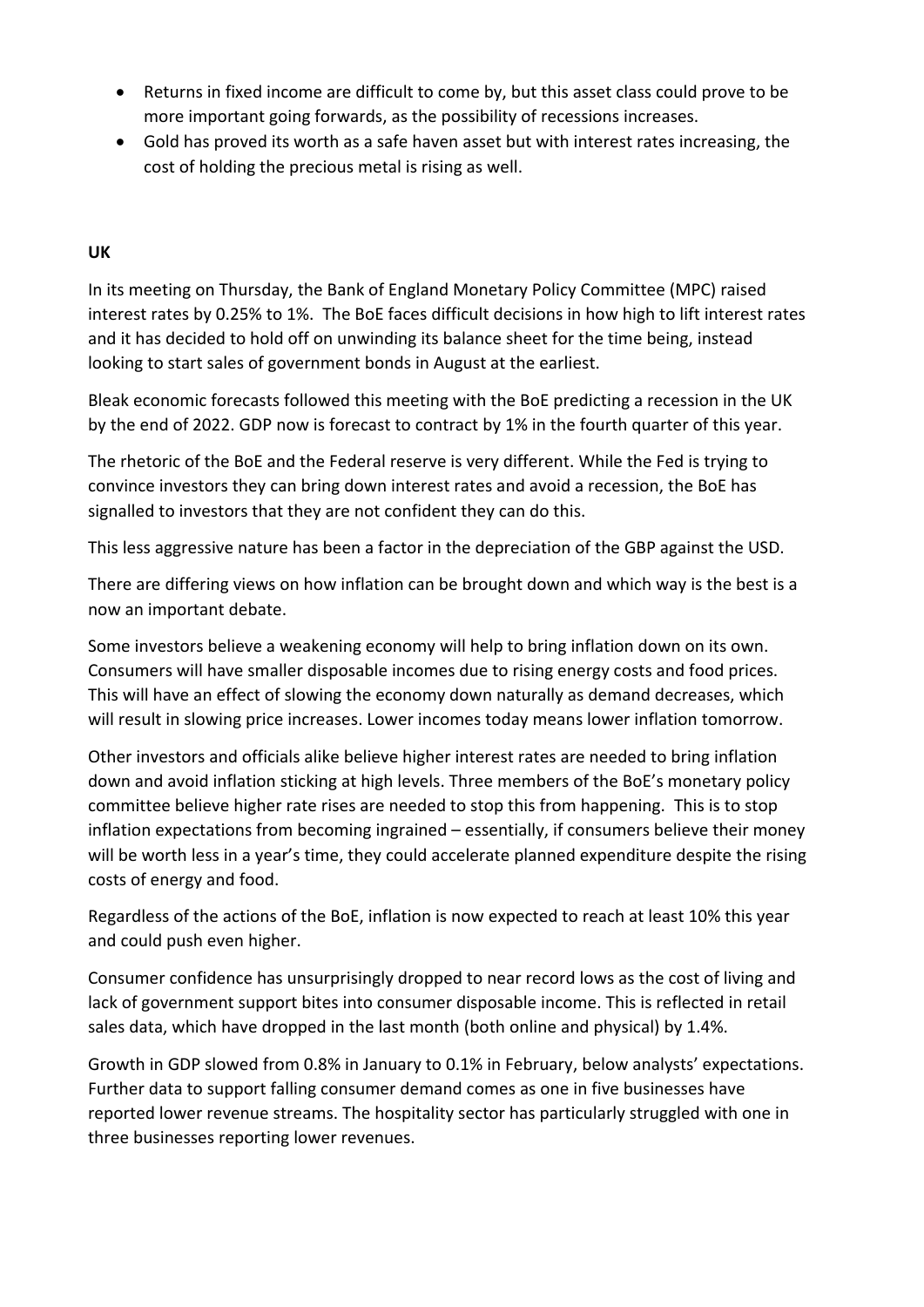Pressure on the government to impose a windfall tax on energy companies' soaring profits is increasing. There are both positives and negatives to this idea but the likelihood of it being implemented is low at the present time.

While it would certainly provide increased tax revenue for the government to help assist consumers with the increasing cost of living, it will affect how much cash these companies have available for investment in cleaner energy in the UK. If it is implemented we will see energy companies profits fall and so will their share prices to reflect lower profits.

Financial stocks such as banks are expected to perform well again as any rate rises will boost their profitability. If we dig deeper into this sector, insurance companies also have the potential to lead the way. The asset side of insurance companies' balance sheets will see greater returns from higher savings rates, while the value of their liabilities will reduce as they are discounted at an increased rate. This amounts to a more valuable business.

Firms that are able to pass on rising costs onto consumers are still performing well. These include consumer staple firms and big, well-known businesses such as Unilever. FTSE 100 companies that receive their revenues in USD will also benefit from a depreciating currency.

YTD the FTSE 100 and FTSE 350 are still the best performing indexes out of the major economies. They are also the only indices that have posted positive returns YTD, driven by their overweight in financials and energy firms relative to other indices.



*Data showing consumer confidence index in the US (blue), UK (red) and OECD (black) (Source – OECD)*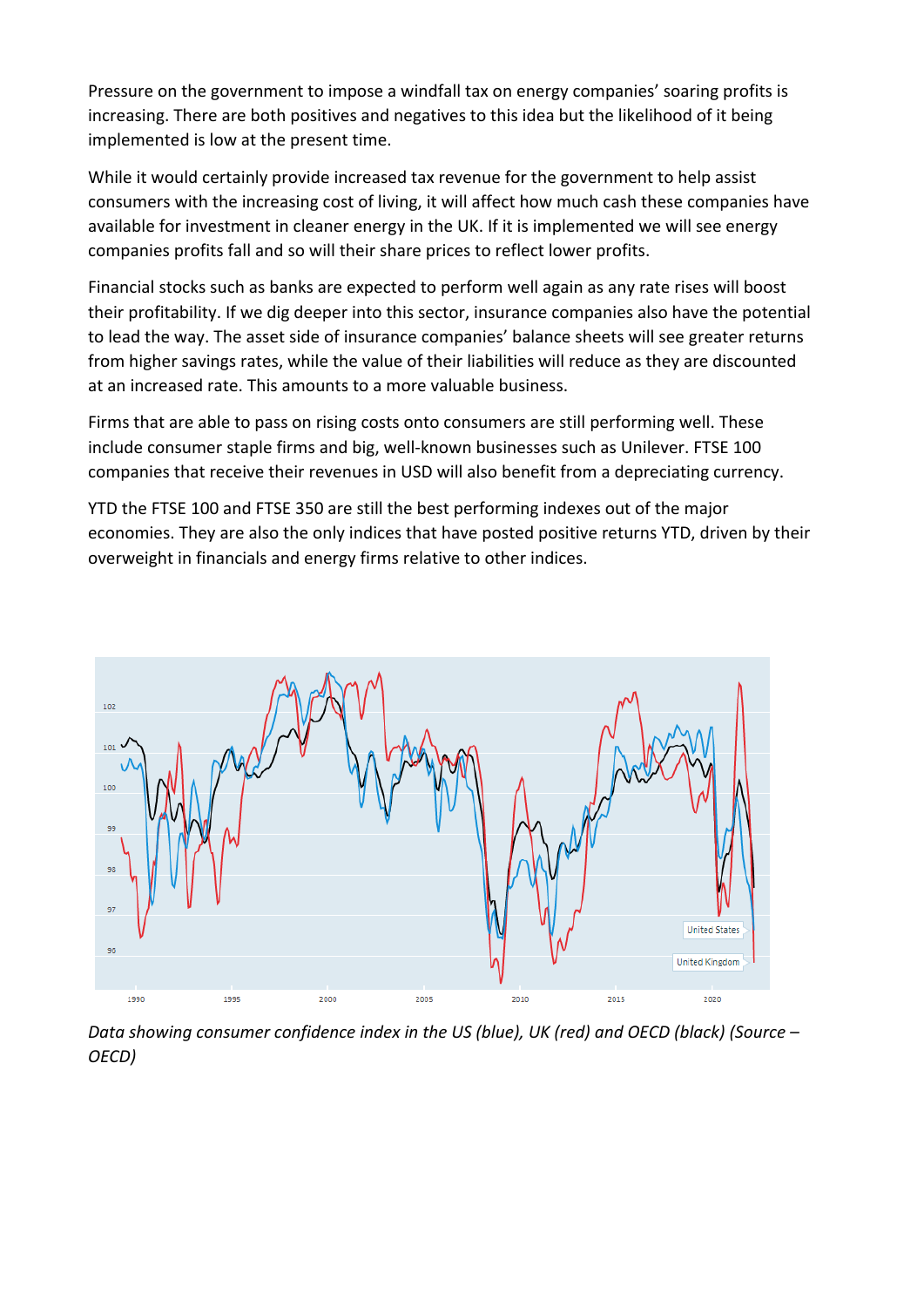#### **China**

With Covid cases rising in China the government has adopted strict restrictions to stop the spread of the virus. This combined with rising US debt yields and an already slowing economy has resulted in sharp losses from Chinese equities and bonds.

These restrictions have caused further supply issues and the global effect of this will be felt in the coming months and the extent of the damage will depend on how long the lockdown measures are in place for. It could help to push prices even higher and will certainly exacerbate supply chain issues further.

Throughout the pandemic investors have used Chinese fixed income as a source of higher returns due to their yield advantage over developed economies which had loose monetary policy. Now with US yields rising the yield advantage has disappeared and investors have sold over Rnb193 billion worth of renminbi-denominated debt.

This has resulted in a depreciation of the Chinese Yen relative to the US Dollar. While a weaker currency should help Chinese exports in theory and support economic growth, some analysts question whether this will be the case due to the way currency changes affects domestic income distribution in a country whose domestic saving levels are greater than the domestic investment levels.

The target growth rate that Beijing is aiming for is 5.5% this year. The issues in the property sector which have provided much growth in past years, strict covid lockdown measures and a depreciating currency are making this a difficult task to achieve. If looser monetary policy is required this will only make the situation worse for fixed income.

Short-term investment prospects in China are getting bleaker and the longer-term prospects are still unclear. The prospects for long-term growth are still present, that mainly being a growing middle class consumer base. The risks of over-interference of the government are always there and will deter investors for years to come.

# **US**

US 10-year treasury yields rose above 3% on Thursday, double the level at the start of this year. Higher yields show a decreasing demand for these bonds as prices move inversely to yields. When prices fall due to increased selling, yields rise. This has the effect of raising borrowing costs for companies and discounting equity cashflows to lower values.

GDP growth in the US contracted for the first three months of 2022 by 1.4% on an annualised basis when compared with the previous year. This equates to a 0.4% fall in GDP compared to the previous quarter and is due to decreased exports, increased exports and weak inventory growth.

That came as an unexpected surprise, but domestic demand still looked reasonable as personal consumption grew by 2.7% in the first quarter and business investment also rose.

The risk of a recession in the US is increasing and more investors are assessing the risks and probability of an economic downturn.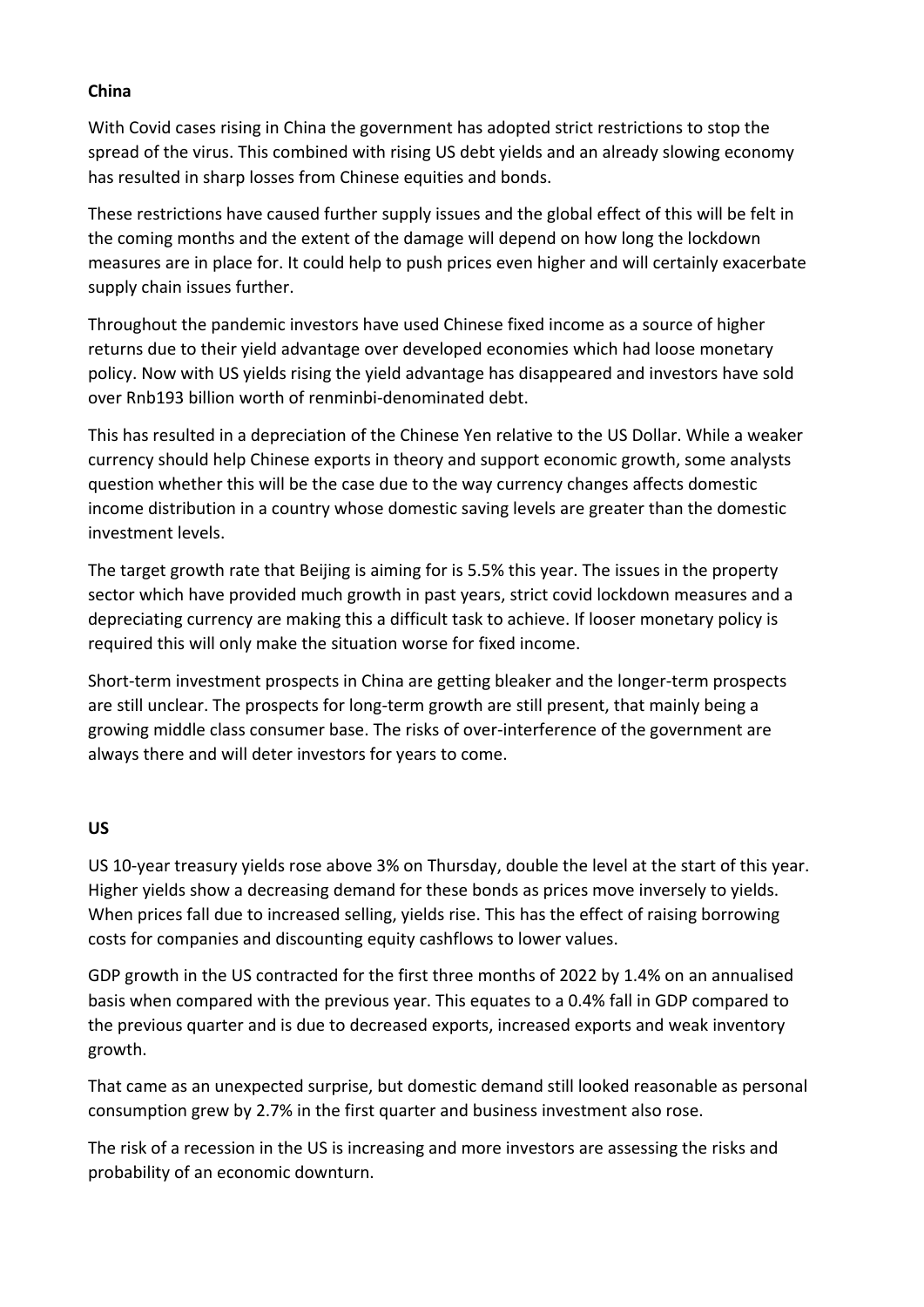The inversion of the yield curve with 2-year US government bonds yielding more than 10-year bonds in late March was a signal investors believe a recession could be on the horizon. There are however many doubts over the reliability of this indicator and the time between the inversion of the curve and the time of a recession varies widely.

The NASDAQ composite index (which is tech heavy) fell 7.8% in April, its worst month since 2008. The S&P 500 also fell 4.2%.

At the Federal Reserve meeting this week the Federal Funds rate was increased by 0.5%. Further interest rates rises are expected at the upcoming meetings. Initially investors found dovish tones in comments made by the Fed chairman Jay Powell. The possibility of a 0.75% rise was not as high as investors had expected. Markets initially reacted positively with the NASDAQ rising. The next day the NASDAQ reversed this gain and fell 5%.

Investors initially bought into the dip in the market and later decided that they did not think that this was the bottom. Tech stocks and consumer discretionary stocks still have further to fall. US government bonds are not yet at the bottom of their slump with yields expected to rise further still.

The market agrees interest rates in the US need to rise to a neutral level. This would be a level at which unnecessary stimulus is taken away while leaving economic growth undamaged. The Fed acknowledges this but in actual fact, the neutral level is unknown. When inflation is at 2% this neutral level is around 2-3%. With inflation at much higher levels the neutral level is potentially around the 5% mark.

The Fed has said it will not hesitate to go above the neutral level to control inflation and the risk of overshooting the neutral level is therefore high.



*US 10-Year treasury Yield YTD (Source – Marketwatch)*

# **Europe**

Europe's reliance on Russian energy is making the economic situation in the bloc very uncertain. While buying Russian gas is helping to finance the invasion of Ukraine, if Europe stops buying Russian gas the gap will not be easily filled. Investors warn that an EU ban on Russian natural gas would result in one of the deepest recessions in the eurozone.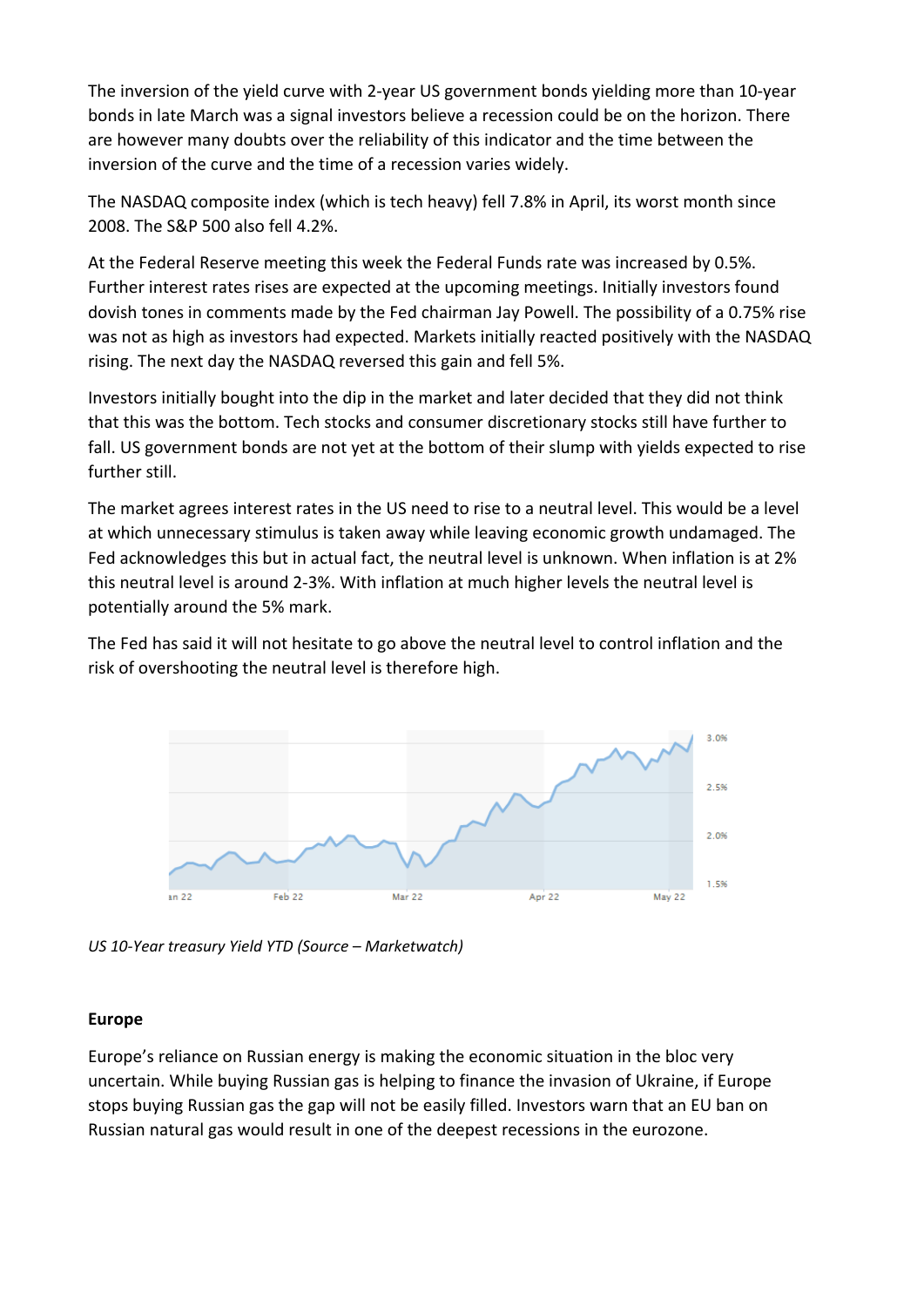This is because, among many other factors, consumers' energy would be rationed and business productivity and output would drop. Consumers would not be able to go to work as their transport would be restricted. This would also result in lower incomes as businesses refuse to pay for workers who cannot work.

In Germany, experts would expect output to be down by 2.2% and unemployment up by 400,000 in 2023. Although this would not be as high a drop in GDP as other periods, the cumulative impact is expected to be greater.

The chemical and steelworks industry in Germany would also lose its global competitiveness.

Last week the EU had agreed to ban thermal coal imports from Russia. This will hit Germany particularly as they are the biggest importer of coal in the EU. These restrictions will be imposed by the end of the year.

The momentum for the ECB to raise interest rates is increasing and there are expectations for an upshift in the negative borrowing costs that have been present in the bloc for eight years. Currently the borrowing rate is minus 0.5%.

This comes as the ECB starts to worry about inflation – the readings for April show inflation at 7.5%. The decision to restrict oil imports as well as imports of thermal coal will only further push up the inflation readings for the coming months. The risk of a recession this year in the bloc is rising, although economists think it is more likely in 2023.

Countries in the Eurozone such as Italy have benefited from historically low interest rates as Italy's government debt is more than 150% of GDP. To put this relative to other countries, Germany has a government debt to GDP ratio of 59%. Rising interest rates will make servicing this existing debt more expensive and this weighs down on the economies of European countries which have long been able to finance growth through extremely low rates.

A further issue European countries face is that a lot of financing they receive comes from China. Countries such as Greece have used Chinese borrowing to finance projects on which no one else would lend. The debt covenants include terms such as the Chinese government can make political concessions if the debt is defaulted upon. Rising refinancing costs does increase this risk in the longer-term.

European stock markets have experienced negative performance YTD with the German DAX 30 down over 11% so far. Industrial companies are likely to continue to suffer going forward as the impact of higher costs and also restricted energy sources weighs on output.

The sustainable energy sector, of which Europe is a leader, has experienced negative returns as investors' preference for traditional energy companies has increased as higher energy costs are helping boost their profits.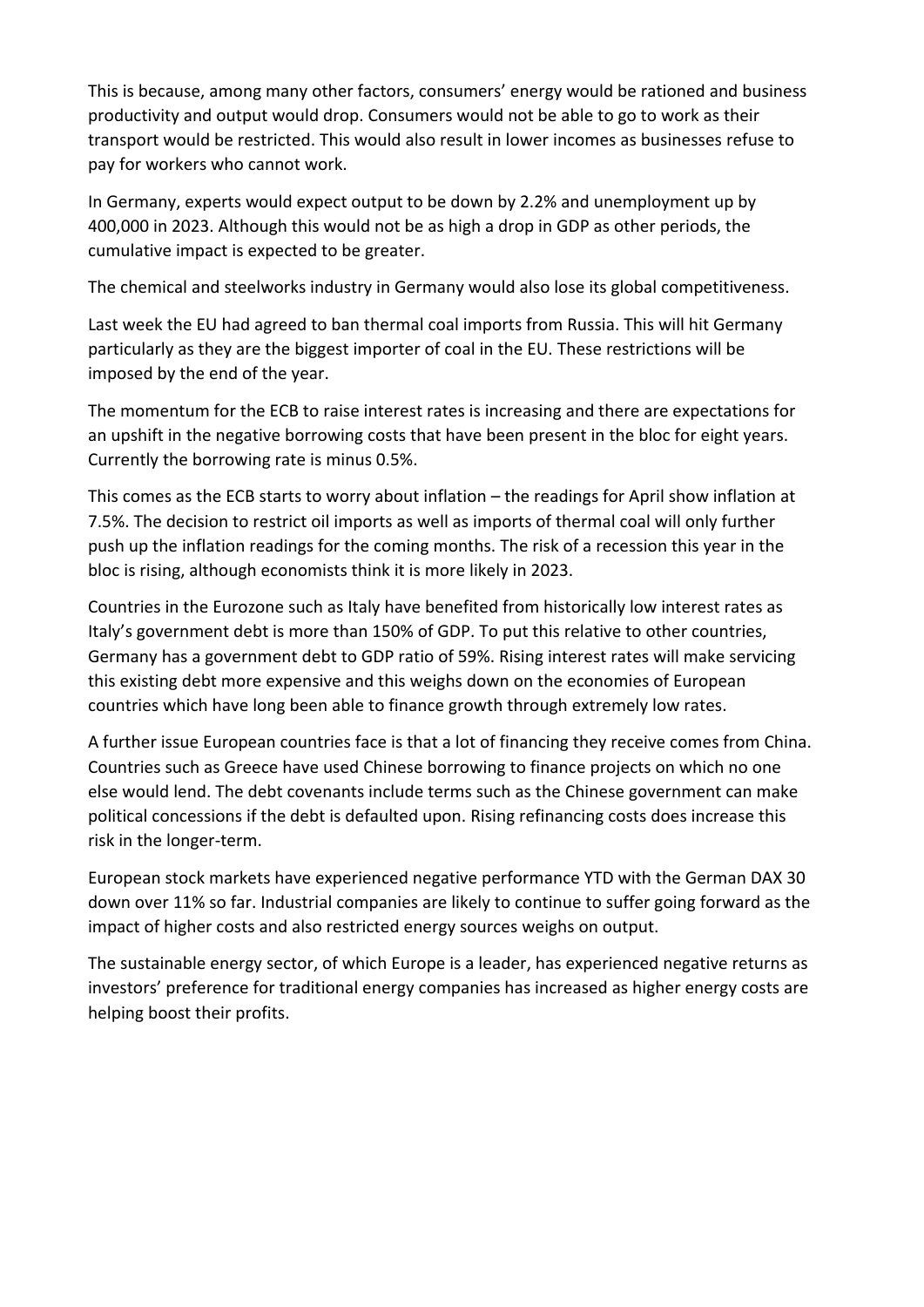

31/12/2021 - 05/05/2022 Data from FE fundinfo2022

*YTD performance of major stock market indices*



05/05/2021 - 05/05/2022 Data from FE fundinfo2022

*1 Year performance of major stock market indices*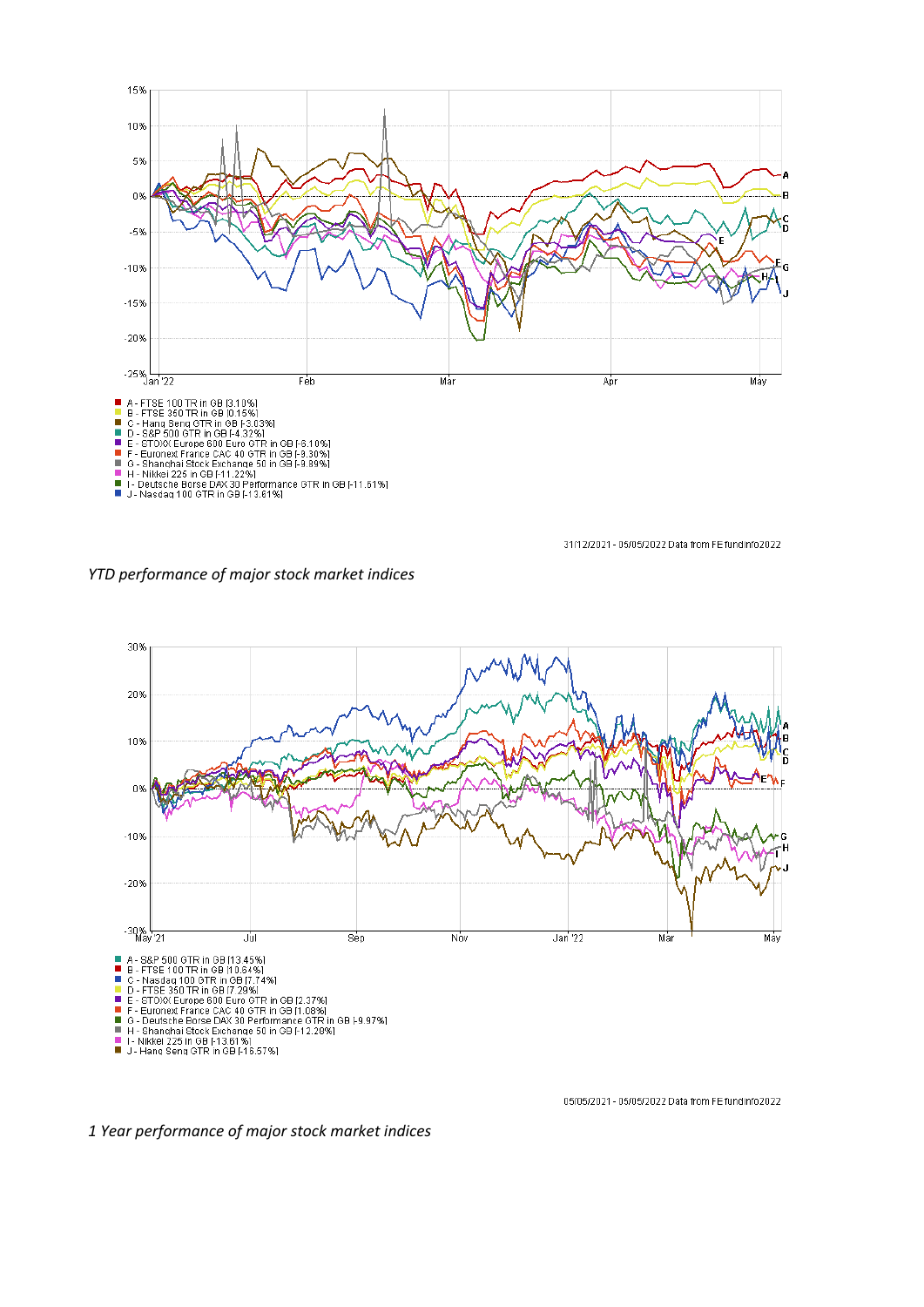# **Fixed Income**

Fixed income has continued its poor run of returns with yields again on the rise. There was some respite this week as investors sensed dovish undertones in the Feds policy meeting minutes and this initially sent yields slightly lower. These gains were then reversed as investors decided this was not the bottom of the market and sold off government bonds once again.

Yields are not expected to rise too much further and this could represent a good buying opportunity.

Although inflation-linked securities benefit from rising inflation, they are not immune to losses when interest rates rise and this is being seen across the sector. That said, these bonds are still providing protection against increasing inflation and are seen as a preferable asset at the present time.

# **Commodities**

While most asset classes have fallen this year, the safe-haven asset of gold has been one of the few positive performing asset classes. The price did take a small hit in April, dropping by 1.6% in US dollar terms. This was mainly due to a rising US dollar and rising interest rates.

As interest rates rise the opportunity cost of holding gold increases, decreasing the relative value of gold.

Historically the US dollar and the price of gold have had a negative correlation. As the US dollar increases in value due to an increased hawkish stance on monetary policy, the price of gold theoretically decreases. If the goal of investors is to hold gold for the risk protection it offers then we should see a continued increase in the price regardless of the direction of the US dollar.

The relative value of holding gold for protection has been called into question in recent years and investors have looked to alternatives such as property and infrastructure. However, these sectors would both suffer in the event of an economic downturn.

# **US Dollar**

The US dollar has strengthened against most currencies recently including GBP (the pound is at a two-year low relative to the dollar). The USD is currently as a 20-year high versus the USD index.

What this means for the US is that businesses that rely on exporting their products will find they will be exporting at a higher price which could make them less competitive. Importers will be able to bring in products at a cheaper price and this will help domestic businesses. It should also help to lower inflation as imported products can be bought at a cheaper price.

For some UK businesses a strengthening dollar is beneficial. Many companies in the FTSE 100 book their profits in dollars and then convert these back to pounds sterling. A strengthening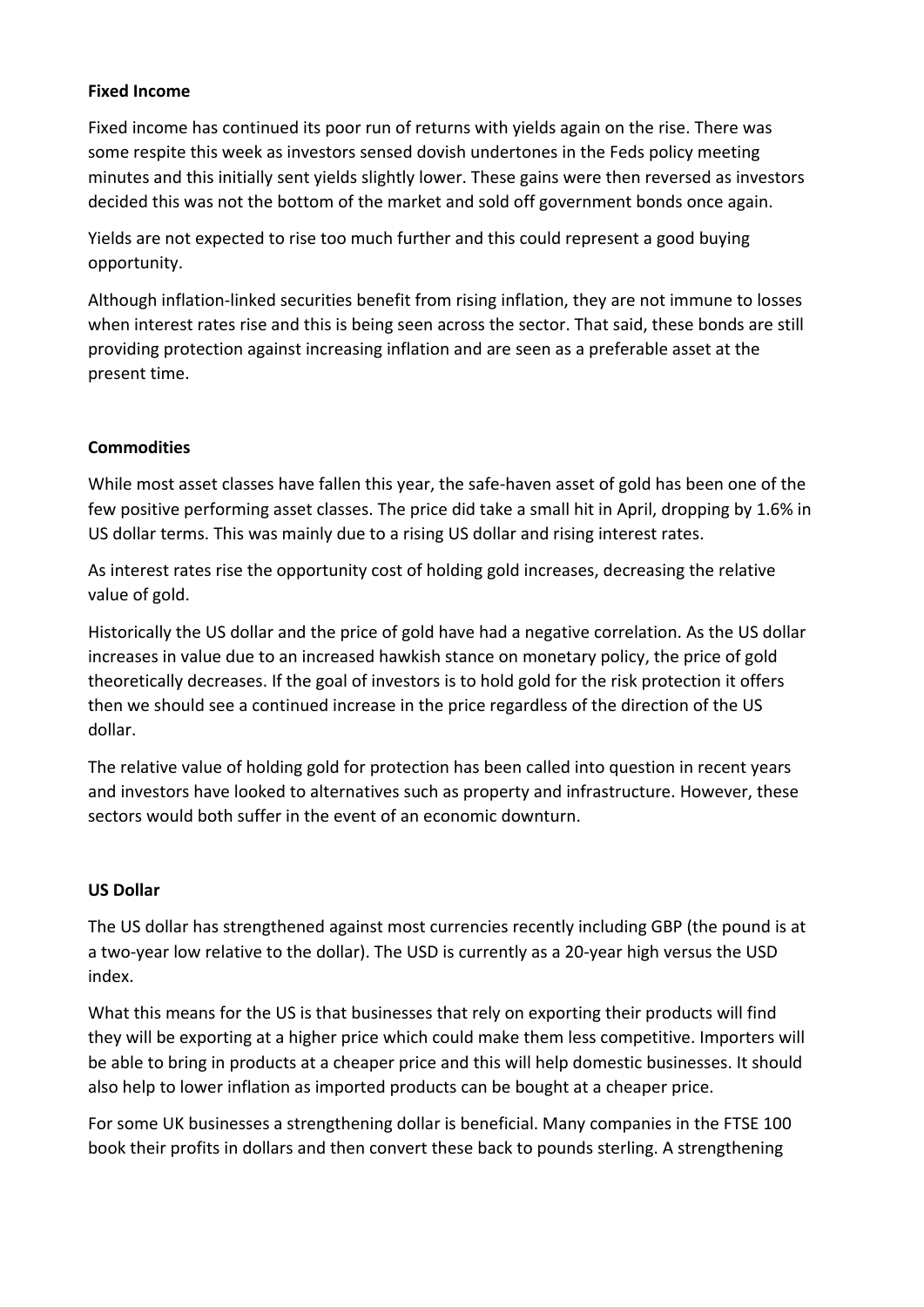dollar means their dollars can buy more GBP. When the value of the pound falls relative to the US dollar the FTSE 100 tends to rise.

As the UK imports more than it exports, for the economy as a whole a weaker pound is not beneficial. Importing goods at higher prices will increase the prices of goods and push inflation up.

One of the biggest risks from a strong US dollar is in emerging markets. Less capital is likely to flow into these higher risk markets as safer and increasing returns can be achieved in US markets. When emerging economies need investment the most it is often taken away.

The second problem is many emerging markets obtain financing in USD-denominated debt. During the pandemic when interest rates were low and economic growth in emerging markets was down, emerging economies shored up their economies by taking out cheap USDdenominated debt. Now interest rates are rising and the US dollar is strengthening these countries will find it more expensive to service this debt, as their local currency will be depreciating relative to the USD. When they come to refinancing they will also find it more expensive as interest rates will be higher.

Emerging economies find the need to increase their domestic rates to help lift their currency. This creates more pressure as their own debt becomes more expensive and economic growth is restrained further.

Emerging countries which are most vulnerable to a stronger USD are Hungary, Peru, Turkey and Poland according to the US Fed.

The US dollar has strengthened mostly due to the more hawkish stance the Fed has taken over interest rates. As the interest rate is expected to be increased more aggressively, the demand for the US dollar increases as institutions and savers can earn more interest per unit of currency in a US savings account.



*USD Index (DXY) YTD. The UDS index tracks the USD against a basket of 6 currencies. (Source – Marketwatch)*